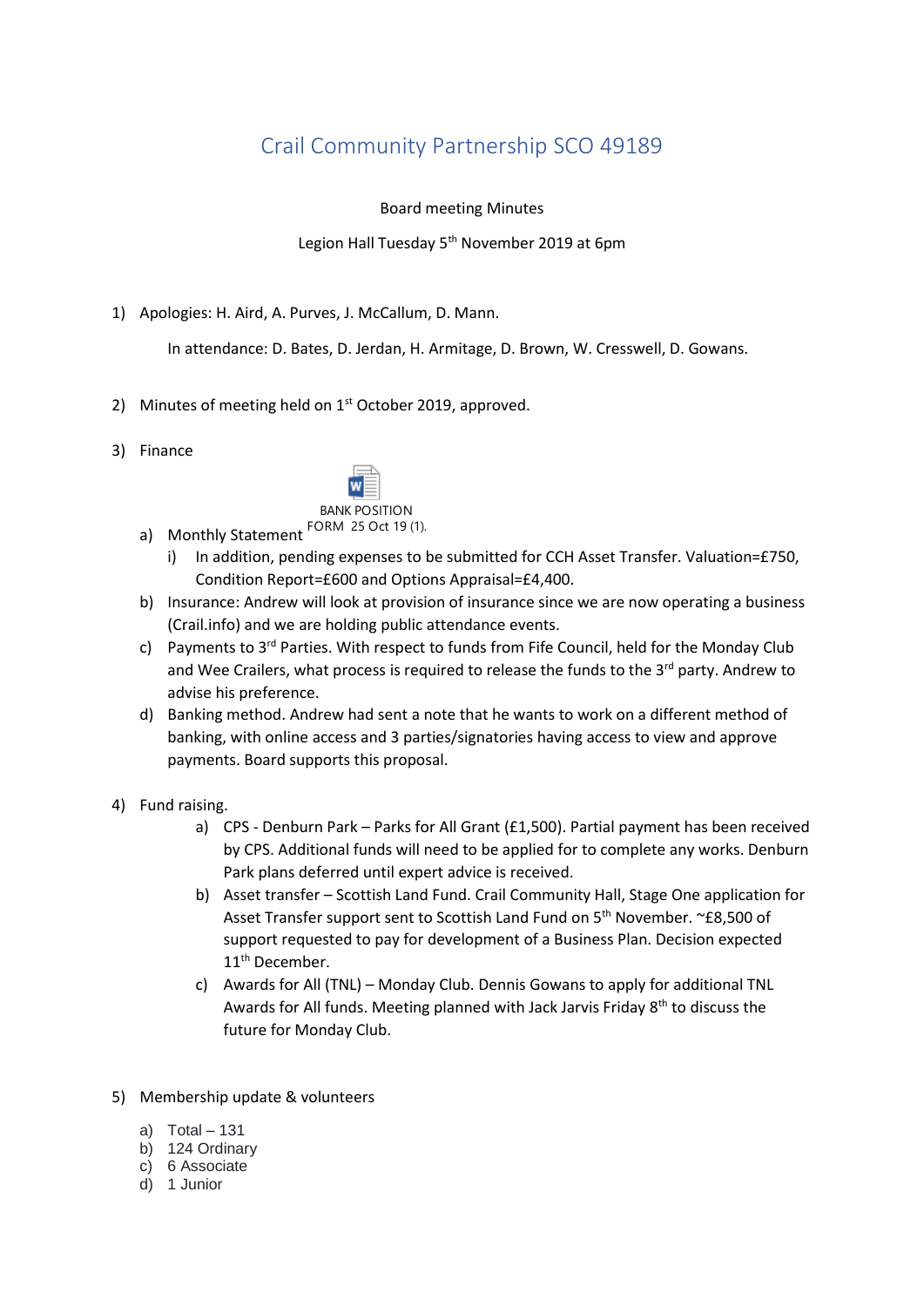6) Charrette Report update – Proposed drop in on  $11<sup>th</sup>$  January, with a pre-meeting meeting planned for the 7<sup>th</sup> January.

Progress Update on Charrette Quick Wins:

- a) Glass Recycling installed 5<sup>th</sup> November
- b) Gull Proof Bins to be installed 8<sup>th</sup> November
- c) First path resurfacing to take place  $13<sup>th</sup>$  November
- d) Community Hall Asset Transfer Stage One Application submitted 5<sup>th</sup> November
- e) Local Businesses Meeting will take place in November main topics Crail Food Festival and a Use It or Lose It Campaign.
- f) Crail North Meeting in October with Land Owner and meeting with Fife Council Planning to take place in November.
- 7) Sub Committees
	- a. Harbour improvement plan no report available.
	- b. Crail North Positive meeting held with Winston & Olga Kilfedder and David Brown, David Jerdan and Will Cresswell. The Kilfedders confirmed that we can approach FC Planning and advise that the landowner is engaged in the consultation process. If appropriate, CCP can also involve a preferred developer in the consultation process.
	- c. Strategy Access to key players in Holyrood still difficult in the current political environment. Will try for January 2020.
	- d. Environment/Woodlands David Jerdan and Dennis Gowans to meet with FC Estates on 12<sup>th</sup> November to discuss potential acquisition or transfer of Fife Council and Common Good lands around Crail, with a view to developing more environmentally protected and aligned habitats.
	- e. Community Assets Further to 4b. Valuation completed for the Community Hall, £67,000. The actual price would be negotiated in a later stage of the process. Condition report received but to be discussed with Architect.
	- f. Website/Publicity Crail.info website arrived in the public arena on Monday  $4<sup>th</sup>$ November. Good uptake from businesses and community groups so far. Small (young) team approach is working, though lots to learn still. Continue advertising in Crail Matters through November, emphasising features.
	- g. Business and Tourism Local Businesses meeting to take place in November. Main topics, Crail Food Festival and Use It or Lose It campaign.